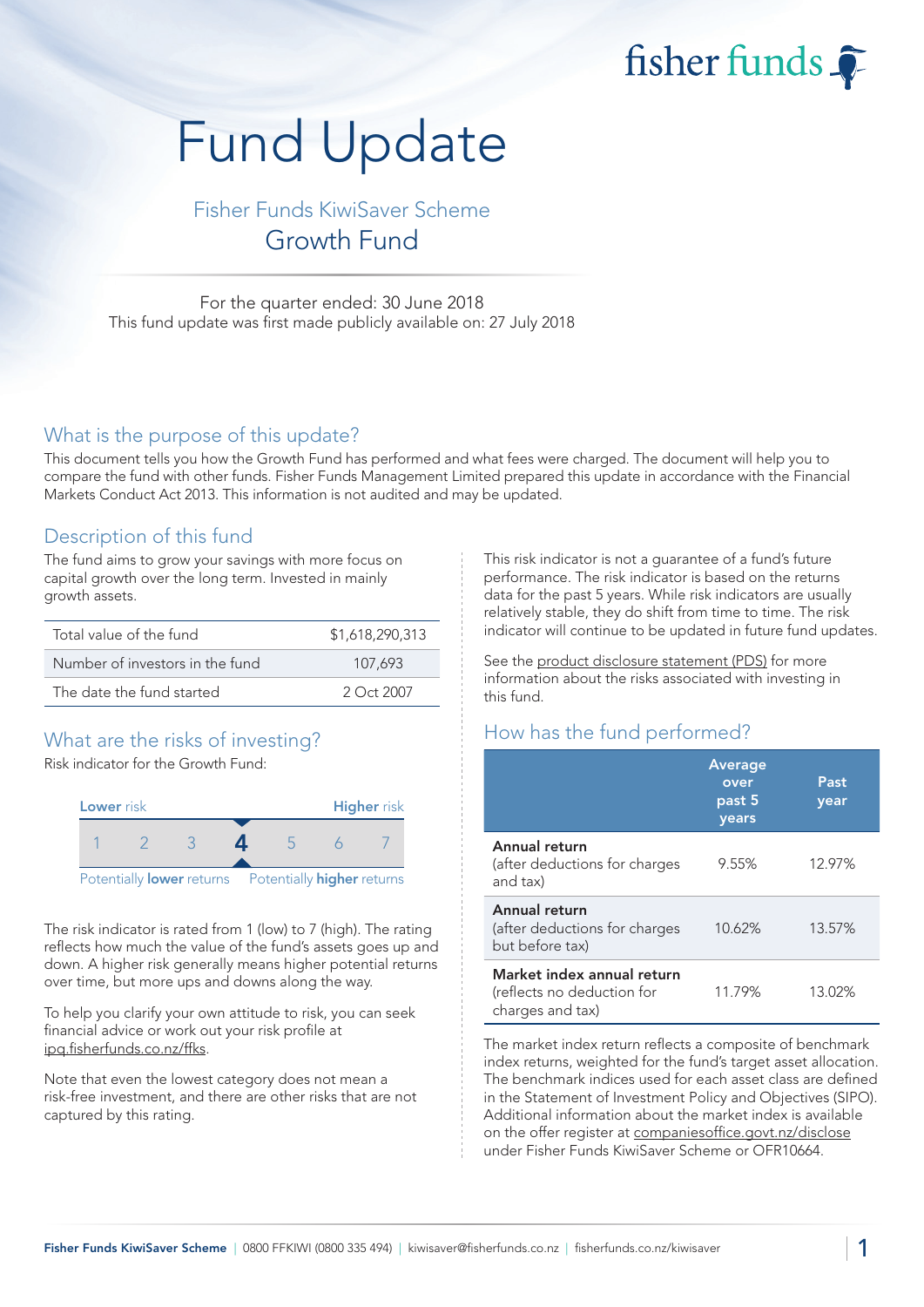

This shows the return after fund charges and tax for each of the last 10 years ending 31 March. The last bar shows the average annual return for the last 10 years, up to 30 June 2018.

Important: This does not tell you how the fund will perform in the future.

Returns in this update are after tax at the highest prescribed investor rate (PIR) of tax for an individual New Zealand resident. Your tax may be lower. The market index return reflects no deduction for charges and tax.

# What fees are investors charged?

Investors in the Growth Fund are charged fund charges that include GST. In the year to 31 March 2018 these were:

|                                                | % of net asset value   |
|------------------------------------------------|------------------------|
| <b>Total fund charges</b>                      | 1.47%                  |
| Which are made up of:                          |                        |
| Total management and<br>administration charges | 1.47%                  |
| Including:                                     |                        |
| Manager's basic fee                            | 0.95%                  |
| Other management and<br>administration charges | 0.13%                  |
| Total performance-based fees <sup>1</sup>      | 0.39%                  |
| Other charges:                                 | \$ amount per investor |
| Annual membership fee                          |                        |

Small differences in fees and charges can have a big impact on your investment over the long term.

# Example of how this applies to an investor

Sarah had \$10,000 in the fund at the start of the year and did not make any further contributions. At the end of the year, Sarah received a return after fund charges were deducted of \$1,297 (that is 12.97% of her initial \$10,000). Sarah also paid \$36 in other charges. This gives Sarah a total return after tax of \$1,261 for the year.

## What does the fund invest in?

#### Actual investment mix

This shows the types of assets that the fund invests in.



#### Target investment mix

This shows the mix of assets that the fund generally intends to invest in.